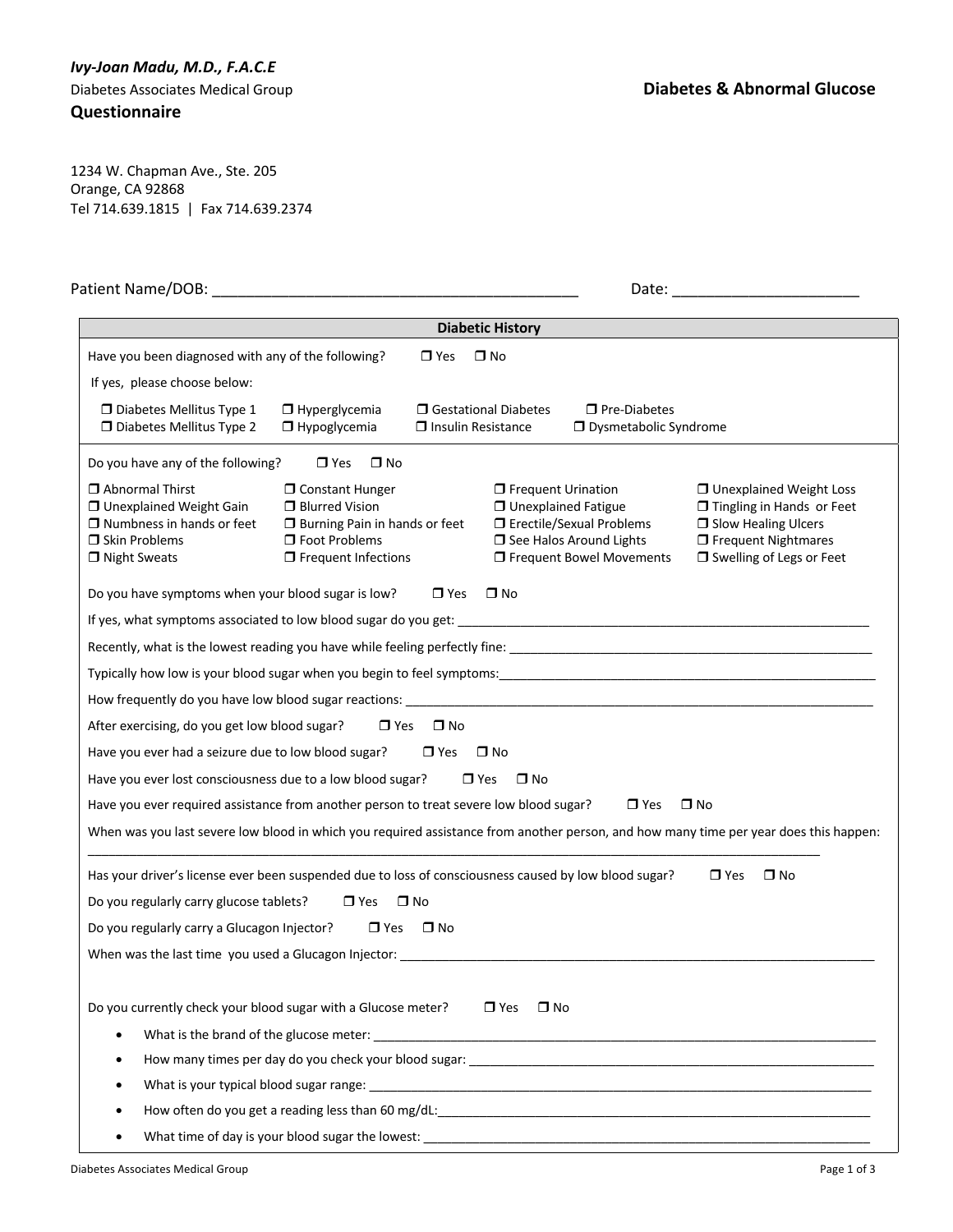| <b>For Diagnosed Diabetics</b>                                                                                                                                                                                                 |
|--------------------------------------------------------------------------------------------------------------------------------------------------------------------------------------------------------------------------------|
|                                                                                                                                                                                                                                |
| $\blacksquare$                                                                                                                                                                                                                 |
|                                                                                                                                                                                                                                |
|                                                                                                                                                                                                                                |
| What is your usual Hemoglobin A1c: __________________% What is your most recent A1c: _______________%                                                                                                                          |
| Have you ever been hospitalized for any of the following?                                                                                                                                                                      |
| □ Low Glucose<br>Diabetic Coma<br>$\Box$ Diabetic Ketoacidosis (DKA)                                                                                                                                                           |
| Do you have any known complications due to diabetes?<br>$\Box$ Yes $\Box$ No                                                                                                                                                   |
| For Diabetics Using an Insulin Pump                                                                                                                                                                                            |
|                                                                                                                                                                                                                                |
| What brand pump do you currently use: Note that the set of the set of the set of the set of the set of the set of the set of the set of the set of the set of the set of the set of the set of the set of the set of the set o |
| $\bullet$                                                                                                                                                                                                                      |
| What is your carbohydrate ratio: example and a set of the set of the set of the set of the set of the set of the set of the set of the set of the set of the set of the set of the set of the set of the set of the set of the |
|                                                                                                                                                                                                                                |
|                                                                                                                                                                                                                                |
| Heart, Kidney, Foot, & Eye                                                                                                                                                                                                     |
| Have you seen a cardiologist: □ Yes □ No If yes, please make sure to list on Patient Physician List Form                                                                                                                       |
|                                                                                                                                                                                                                                |
| Have you ever had a Stress Test: $\Box$ Yes $\Box$ No If yes, Date of last Stress Test & was it Normal/Abnormal:                                                                                                               |
| Do you have a pacemaker: $\Box$ Yes $\Box$ No                                                                                                                                                                                  |
| Do you have a history of the following:                                                                                                                                                                                        |
| □ Heart Murmur □ Angina □ Proteinuria □ Peripheral Artery Disease □ Congestive Heart Failure                                                                                                                                   |
| Have you had any of the following:                                                                                                                                                                                             |
| □Heart Attack<br>$\Box$ Stroke (CVA)<br>□ "Mini Stroke" (TIA)                                                                                                                                                                  |
| Do you have any stents or grafts: $\Box$ Yes $\Box$ No If yes, which one and how many vessels:                                                                                                                                 |
| □ Coronary Stent: ____________________ Vessels<br>O Coronary Artery Bypass Graft: _______________________ Vessels                                                                                                              |
| $\Box$ Yes $\Box$ No If yes, are you on Dialysis: $\Box$ Yes $\Box$ No<br>Do you have Kidney Failure:                                                                                                                          |
| If on Dialysis, which type & for how many years now: $\Box$ Hemodialysis: _________ years $\Box$ Peritoneal Dialysis: __________ years                                                                                         |
| Have you had a Kidney Transplant:                                                                                                                                                                                              |
| What kind of donor was it: $\Box$ Living<br>$\Box$ Cadaver                                                                                                                                                                     |
|                                                                                                                                                                                                                                |
| $\Box$ Yes $\Box$ No If yes, when does it occur: $\Box$ While Walking $\Box$ While Resting $\Box$ While Asleep<br>Do you frequently have leg cramps:                                                                           |
| Do you have a history of any of the following: $\Box$ Yes<br>$\square$ No                                                                                                                                                      |
| □ Cataract Extraction<br>$\Box$ Diabetic Retinopathy<br>$\Box$ Glaucoma<br>$\Box$ Bleeding at the back of the eye<br>$\Box$ Cataracts                                                                                          |
| Laser Eye Surgery<br>□Retinal Detachment<br>$\Box$ Lens Implants<br>$\Box$ Vitrectomy<br>$\Box$ Macular Degeneration                                                                                                           |
|                                                                                                                                                                                                                                |